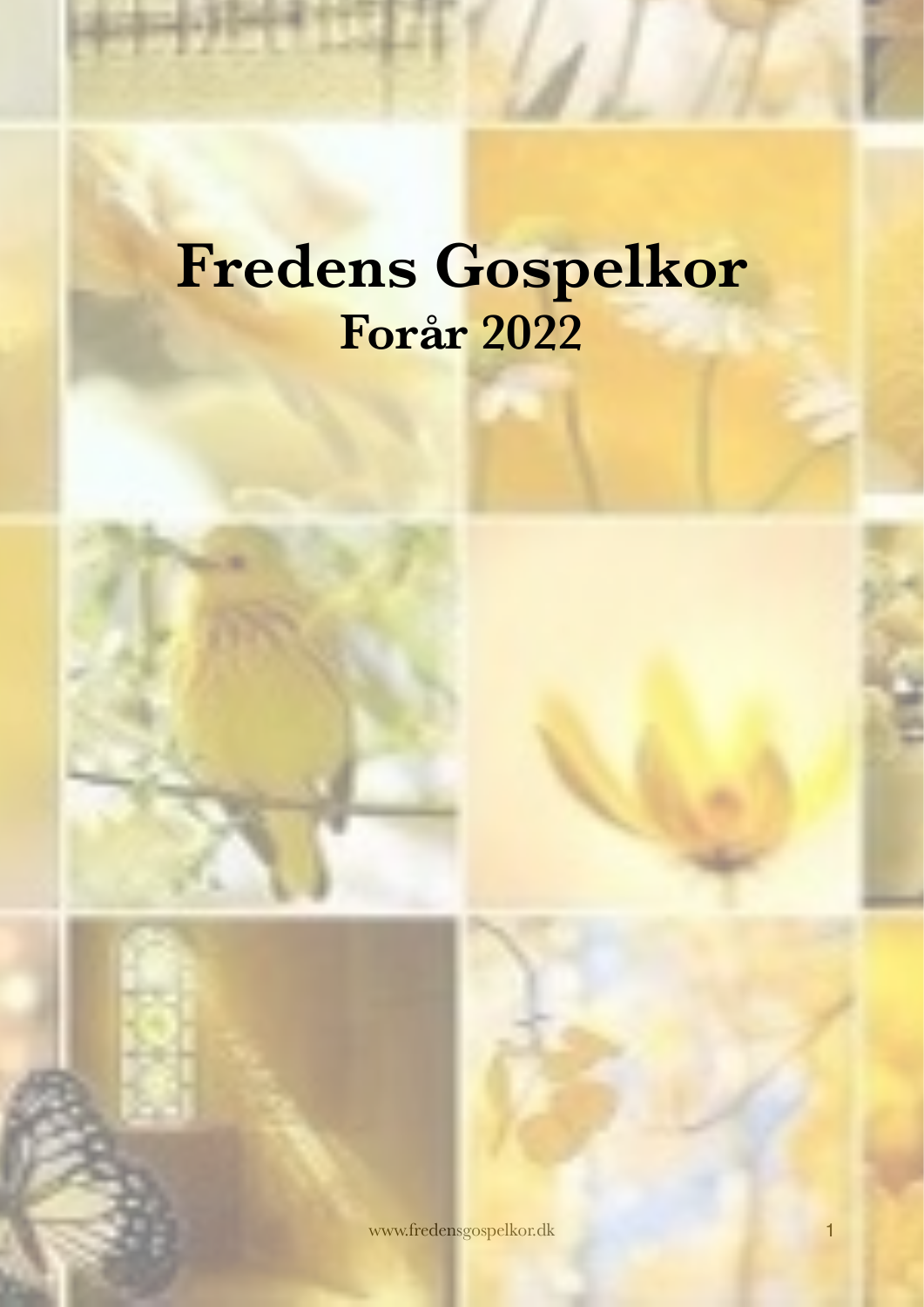# **Indholdsfortegnelse**

| Velkommen i Fredens Gospelkor - Foråret 2022 | 3  |
|----------------------------------------------|----|
| Awesome                                      | 5  |
| Faithful is our God                          | 6  |
| Pray for me                                  | 7  |
| It is $I$                                    | 8  |
| That's how the good Lord works               | 9  |
| I hear the sound                             | 10 |
| I know who I am                              | 11 |
| Risen                                        | 12 |
| Welcome home                                 | 13 |
| Thank you, thank you Jesus                   | 14 |
| Peace be unto you                            | 15 |
| Velsignelsen                                 | 15 |
| Angels                                       | 15 |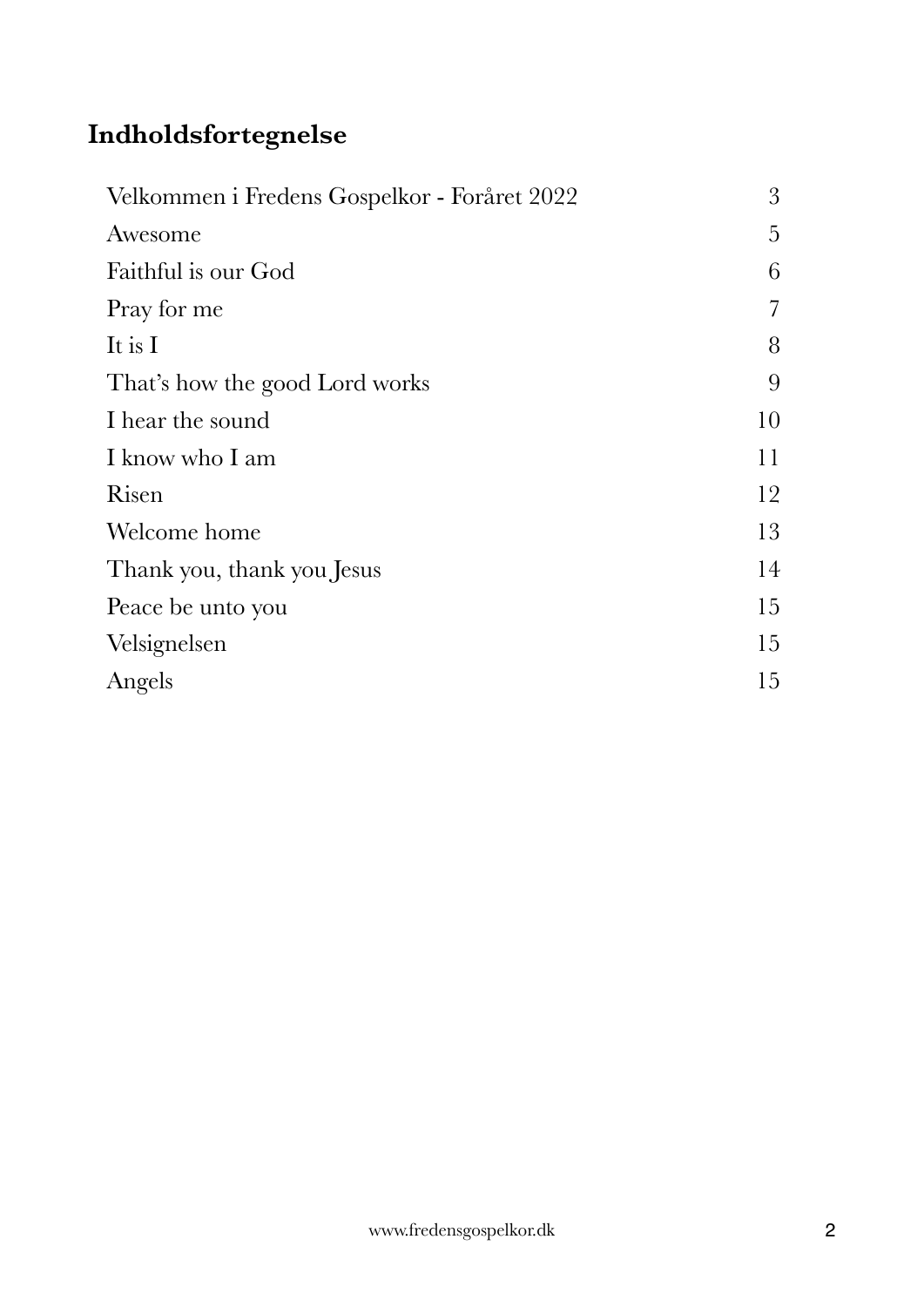# <span id="page-2-0"></span>**Velkommen i Fredens Gospelkor - Foråret 2022**

Her kan du være med som du er - du behøver ikke kunne synge efter noder, have korerfaring eller lign.

Her kan du blive en del af et fællesskab, der mødes og synger medrivende og opløftende gospelsange.

Du kan være med de første 3 øvegange gratis, før du melder dig ind i koret. I Fredens Gospelkor synger vi opdelt i 3 stemmegrupper: sopraner, alter og tenorer. Hvis du ikke ved hvilken stemmegruppe du skal være i, så bare kom og spørg.

#### TILMELDING:

Send en mail til: stenor@gmail.com med dit navn, din adresse og dit mobilnummer. Skriv også om du er sopran, alt eller tenor.

Hvis du var med i sidste sæson behøver du ikke senden os en mail, med mindre dine oplysninger har ændret sig.

Kontingentet for en sæson (et halvt år) er 600,- og skal betales på mobilepay:

20657699 eller overføres til kontonummer: 5364-0369652

Du kan også betale kontant.

Kontingentet skal betales senest d. 1. marts.

I Fredens Gospelkor er der ikke som sådan mødepligt. Men der er afbudspligt. Så hvis du er forhindret i at komme, så send en mail eller en sms senest kl. 12.00 på dagen til korleder, Lene Nørrelykke (se e-mail og mobilnummer længere nede). Dette gør det nemmere at forberede en god aften for dem der kommer.

Koret har en hjemmeside: www.fredensgospelkor.dk

Her kan du bl.a. se alle vigtige datoer samt downloade tekster, mp3-filer og evt. øveoptagelser. Nogle af disse ting ligger under punktet "INTERN". Her skal du skrive passwordet "fredens" for at få adgang.

Koret har også en intern facebookgruppe, som du kan anmode om at blive medlem af, så snart du har sendt en mail og meldt dig ind i koret OG har betalt dit kontingent. Gruppen hedder: Fredens Gospelkor - intern

Efterårets datoer: Mandag d. 31/1 kl. 19-21 Mandag d. 7/2 kl. 19-21 Mandag d. 28/2 kl. 19-21 Mandag d. 7/3 kl. 19-21 Mandag d. 14/3 kl. 19-21 Søndag d. 20/3: Medvirke til gudstjeneste i Fredenskirken. Mødetid kl. 9.00. Gudstjeneste kl. 10.00 Mandag d. 21/3 kl. 19-21 Mandag d. 4/4 kl. 19-21 Mandag d. 25/4 kl. 19-21

[www.fredensgospelkor.dk](http://www.fredensgospelkor.dk) 3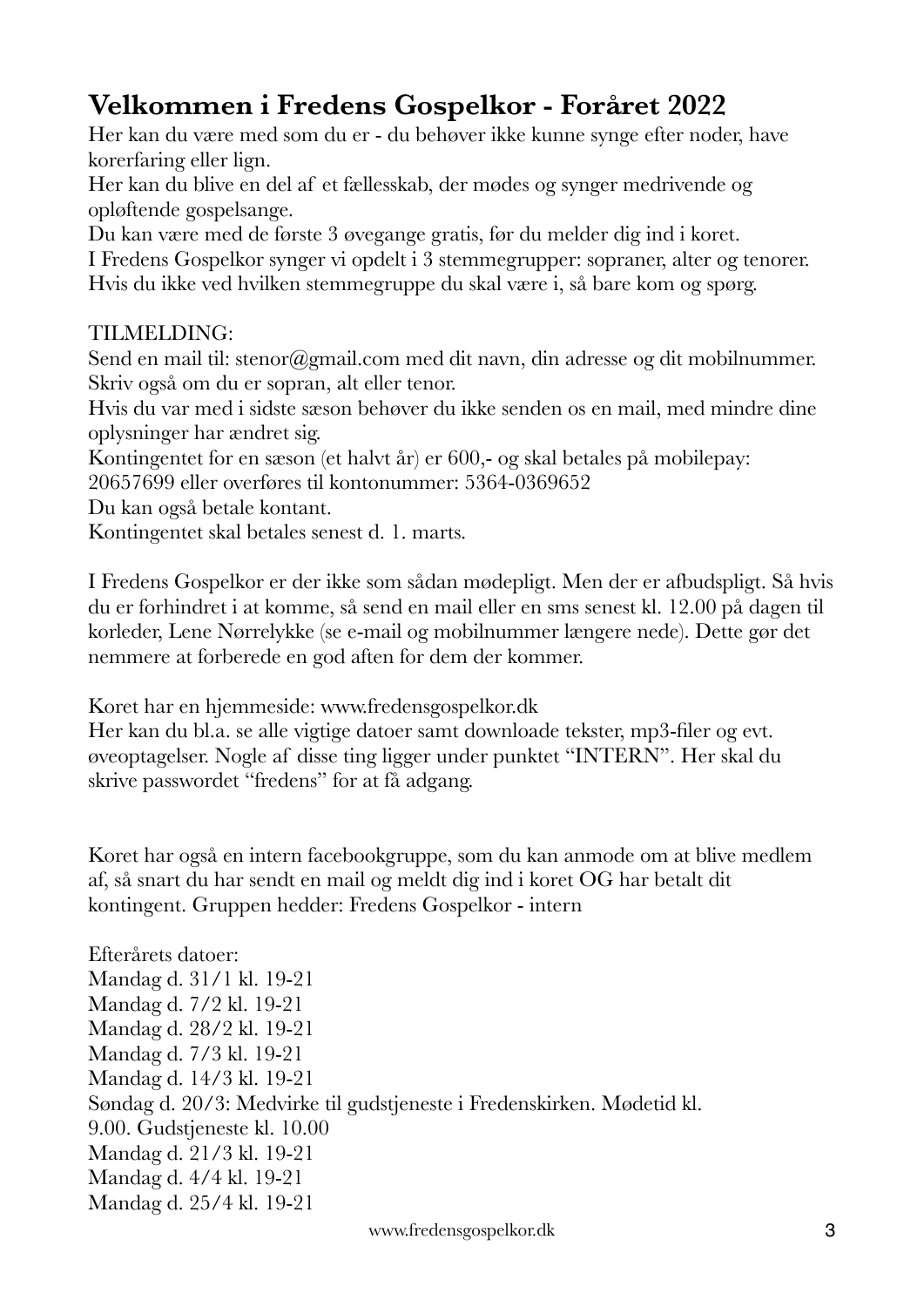Mandag d. 2/5 kl. 19-21 Mandag d. 9/5 kl. 19-21 Mandag d. 23/5 kl. 19-21 Mandag d. 30/5 Koncert Lydprøve kl. 18.00. Koncert kl. 19.30

Hvis du har spørgsmål eller andet er du velkommen til at skrive til os.

Korleder, Lene Nørrelykke **Pianist, Stephen Nørrelykke** E-mail: lene75me.com <br>E-mail: stenor@gmail.com Mobiltelefonnummer: 22280999 Mobiltelefonnummer: 20657699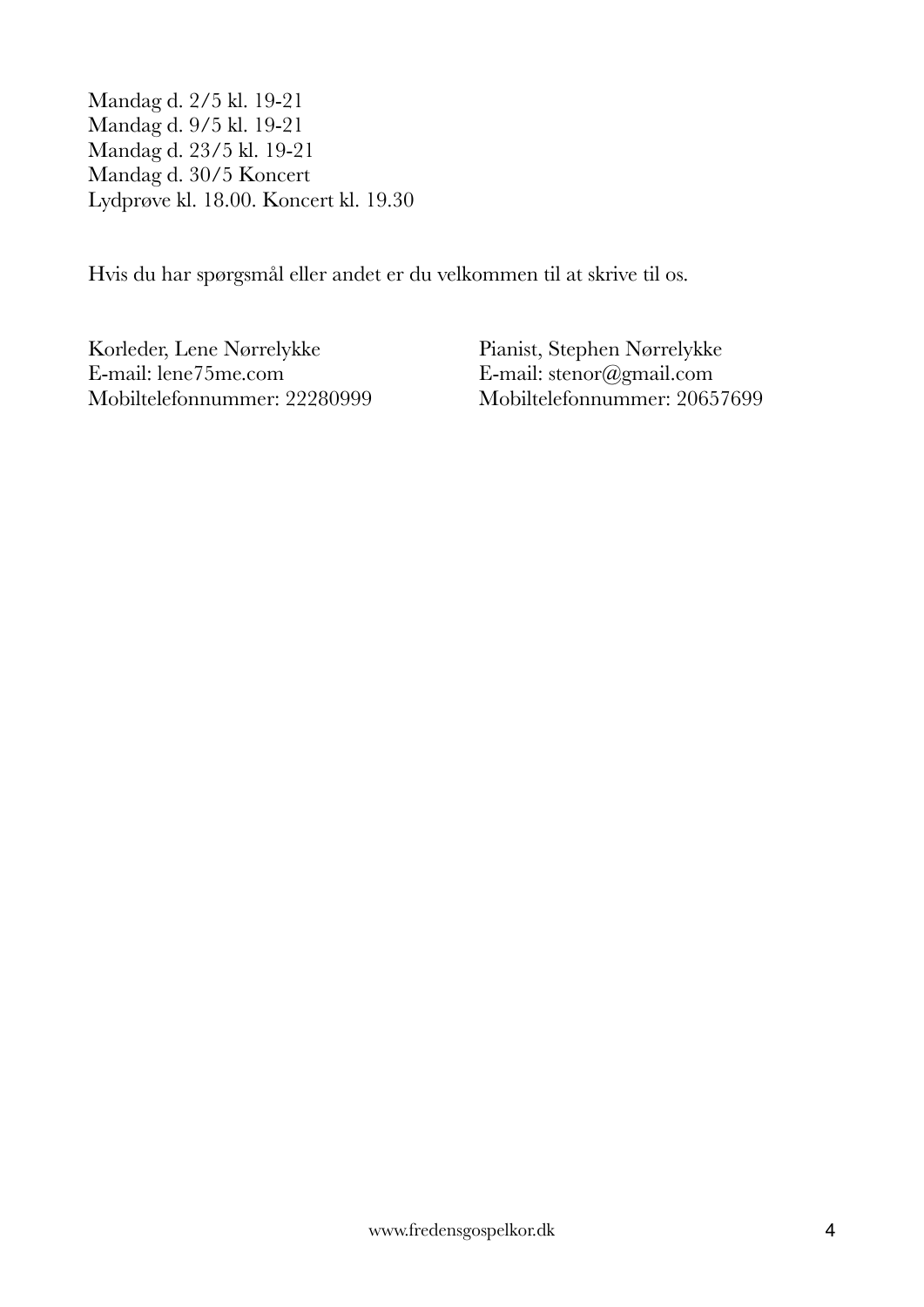#### <span id="page-4-0"></span>**Awesome**

*Charles Jenkins*

My God is awesome, He can move mountains Keep me in the valley, hide me from the rain My God is awesome, heals me when I'm broken Strength where I've been weakened, forever He will reign

My God is awesome, awesome, awesome, awesome

My God is awesome, Savior of the whole world Giver of salvation, by His stripes I am healed My God is awesome, today I am forgiven His grace is why I'm living, praise His holy name

My God is awesome, awesome, awesome, awesome

He's mighty Awesome, awesome

He's Holy, He's great, Deliverer, Provider, Protector…

My God is awesome, He can move mountains Keep me in the valley, hide me from the rain My God is awesome, heals me when I'm broken Strength where I've been weakened, praise His holy name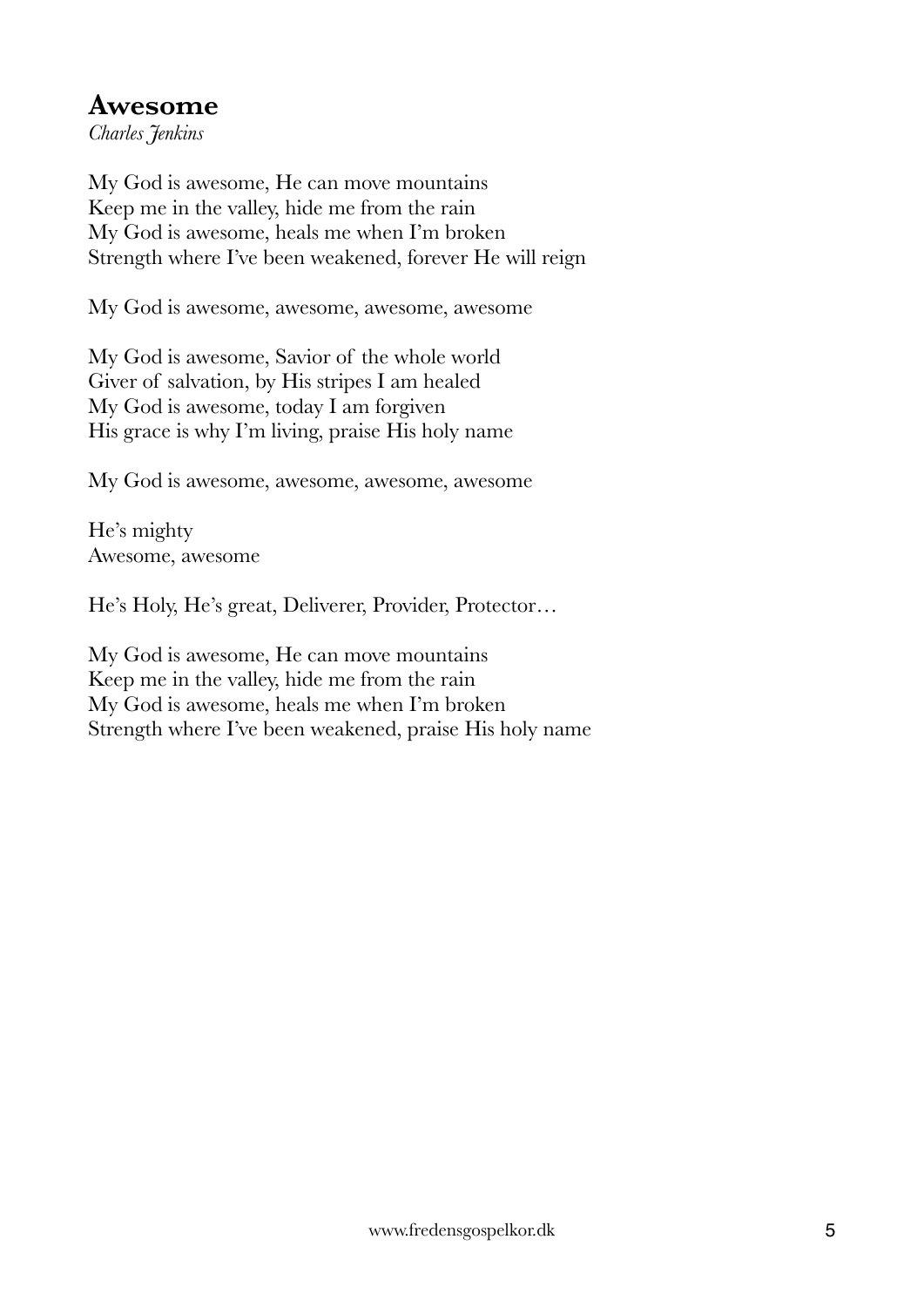# <span id="page-5-0"></span>**Faithful is our God**

*Hezekiah Walker*

Faithful, Faithful Faithful is our God

I'm reaping the harvest God promised me Take back what the devil stole from me And I rejoice today, for I shall recover it all Yes I rejoice today, for I shall recover it all.

Holy, Holy Holy is our God

Jesus, Jesus Jesus is our God

I'm reaping the harvest God promised me Take back what the devil stole from me |: And I rejoice today :| And I rejoice today, for I shall recover it all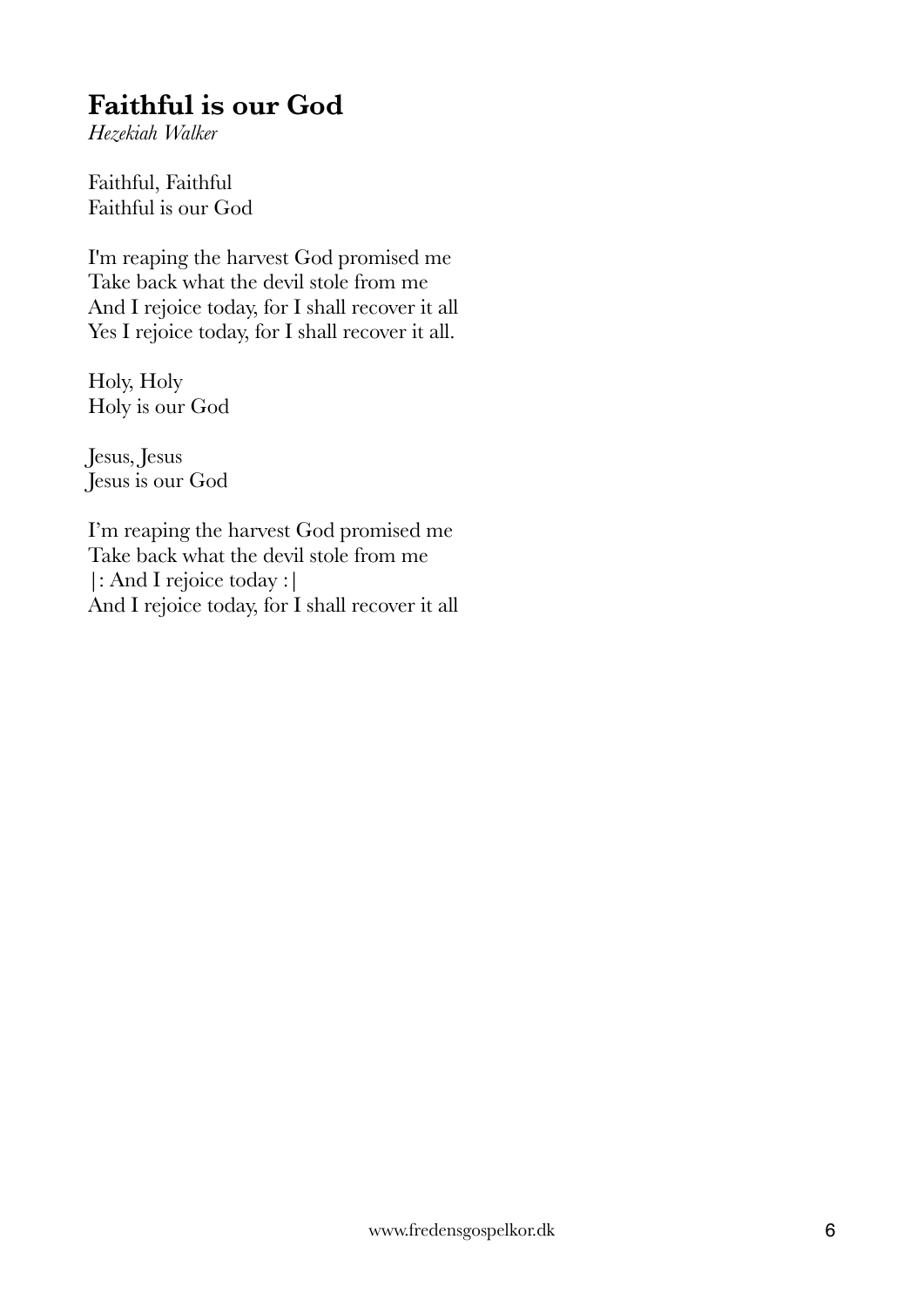#### <span id="page-6-0"></span>**Pray for me**

*Kirk Franklin* 

Pray for me, I'm afraid that I'm about to lose it all Pray for me, I don't need gravity for tears to fall You can keep your fancy words and your coloured lies Nothing super-spiritual not this time Just pray for me Cause judging me is not helping me to grow Pray for me, see the wrong I've done I already know Will you love me if I'm dirty and I've lost my way Till the blood is washed me white and I'm no longer grey If I don't need your approval will you let me stay, and pray for me

Pray for me [x3] Pray for me Please pray for me

Our Father who art in heaven, hallowed be thy name Thy kingdom come, thy will be done on earth as it in heaven Give us our daily bread, and forgive us our trespasses As we forgive those who have trespassed against us Lord lead us not into temptation but deliver us From evil for thine is thy kingdom, power and the glory forever We are asking

Pray for me [x4]

Pray for me I'm afraid that I'm about to lose it all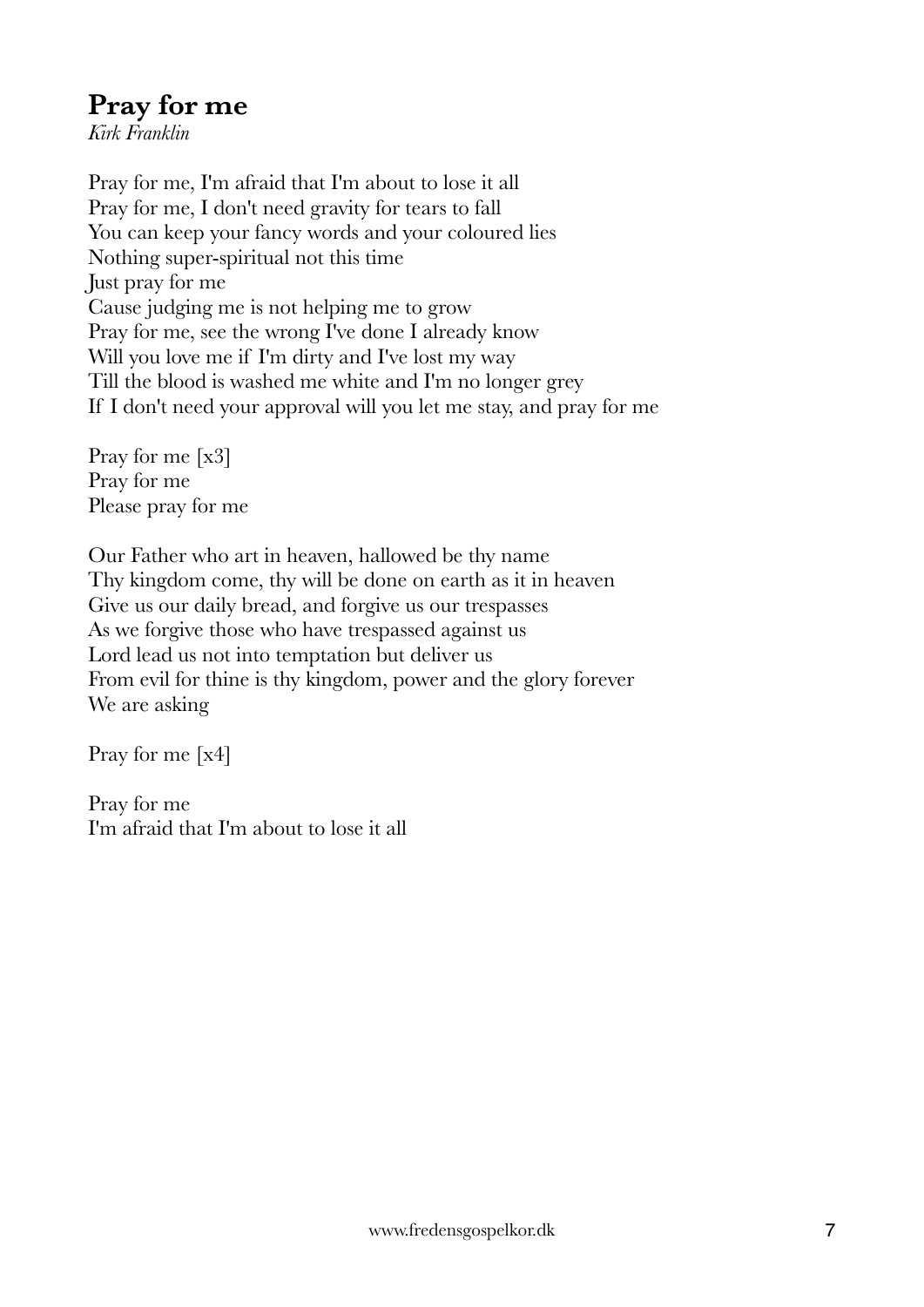#### <span id="page-7-0"></span>**It is I**  *Hans Christian Jochimsen*

It is I, take courage Don't be afraid It is I, don't worry Cause I will never let you go It is I I will calm the roaring sea, silence the storm It is I, take courage It is I

I am love everlasting I am yours for the asking I am the great i am Here I am It is I

You are mine forever Never give up You are mine, I love you And I will never let you go You are mine I will heal the wounds you hide and make you whole You are mine forever You are mine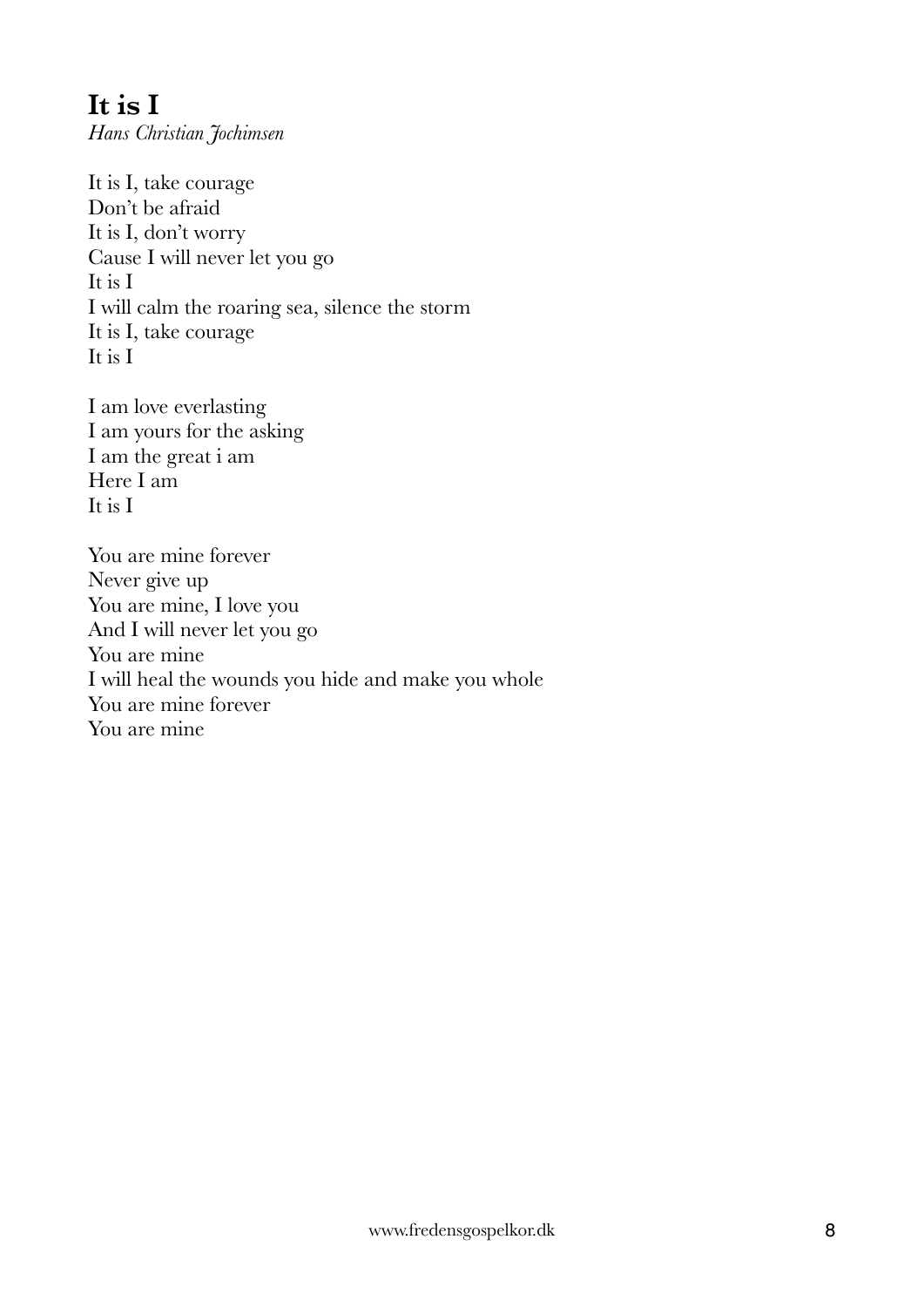#### <span id="page-8-0"></span>**That's how the good Lord works**

*Sunday Service Choir* 

Ooh, ooh, ooh Ooh, ooh, ooh

That's how He works, that's how The Good Lord, He works That's how He works, that's how The Good Lord, He works

That's how the Good Lord works That's how the Good Lord works That's how the Good Lord works That's how He works

We sometimes question the Good Lord Have faith in God and trust his word We don't know how, we don't know when To see this day, so we should stand

Stand on the word - the word of God Stand on the word - the word of God Stand on the word - the word of God Stand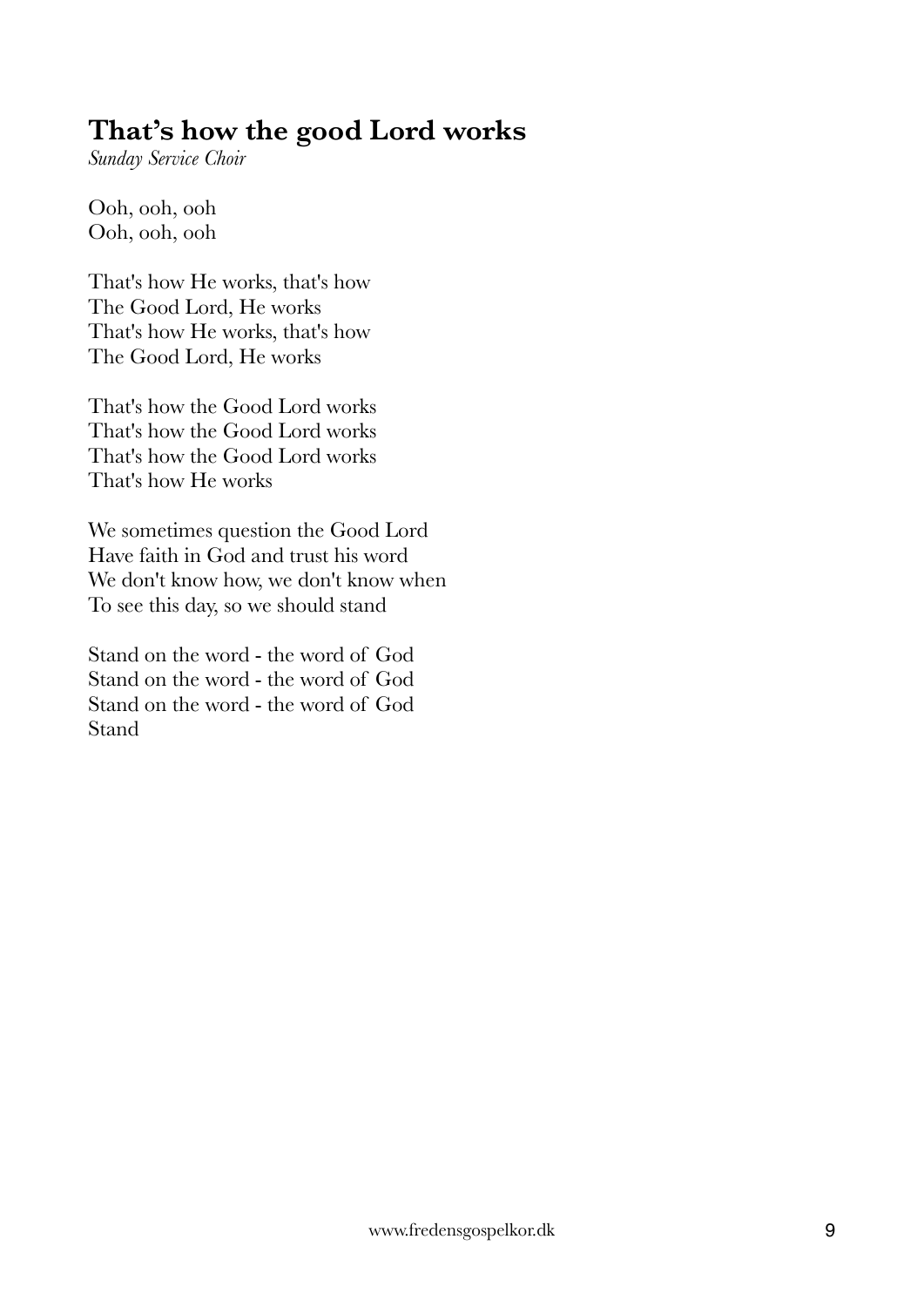### <span id="page-9-0"></span>**I hear the sound**

*Maurette Brown Clark*

I hear the sound of victory I know that things are gonna change for me I make the sound everywhere I go And I share the sound with everyone I know

And because of His blood (I overcome) I don't have to fight (it's already won) And with every step I take it's getting closer (closer)

And the louder it gets (the louder I praise) The more intense (the more I praise) And the harder it gets (the harder I praise) My victory is on the way... and it's in my praise

When I praise (when I praise) Hands upraised (when I praise) Things start changing (when I praise) Rearranging (when I praise) When I'm on the mountain (I just praise) Or even in my valley (I just praise) Whatever comes my way (I just praise) I lift my hands and (just praise) And because of His blood (I overcome) I don't have to fight (it's already won) And with every step I take it's getting closer (closer)

Hallelujah... Hallelujah... Hallelujah... Hallelujah The harder it gets (the harder I praise) My victory is on the way... and it's in my praise

Lord I love you... Lord I love you... Lord I love you... Lord I love you The harder it gets (the harder I praise) My victory is on the way... and it's in my praise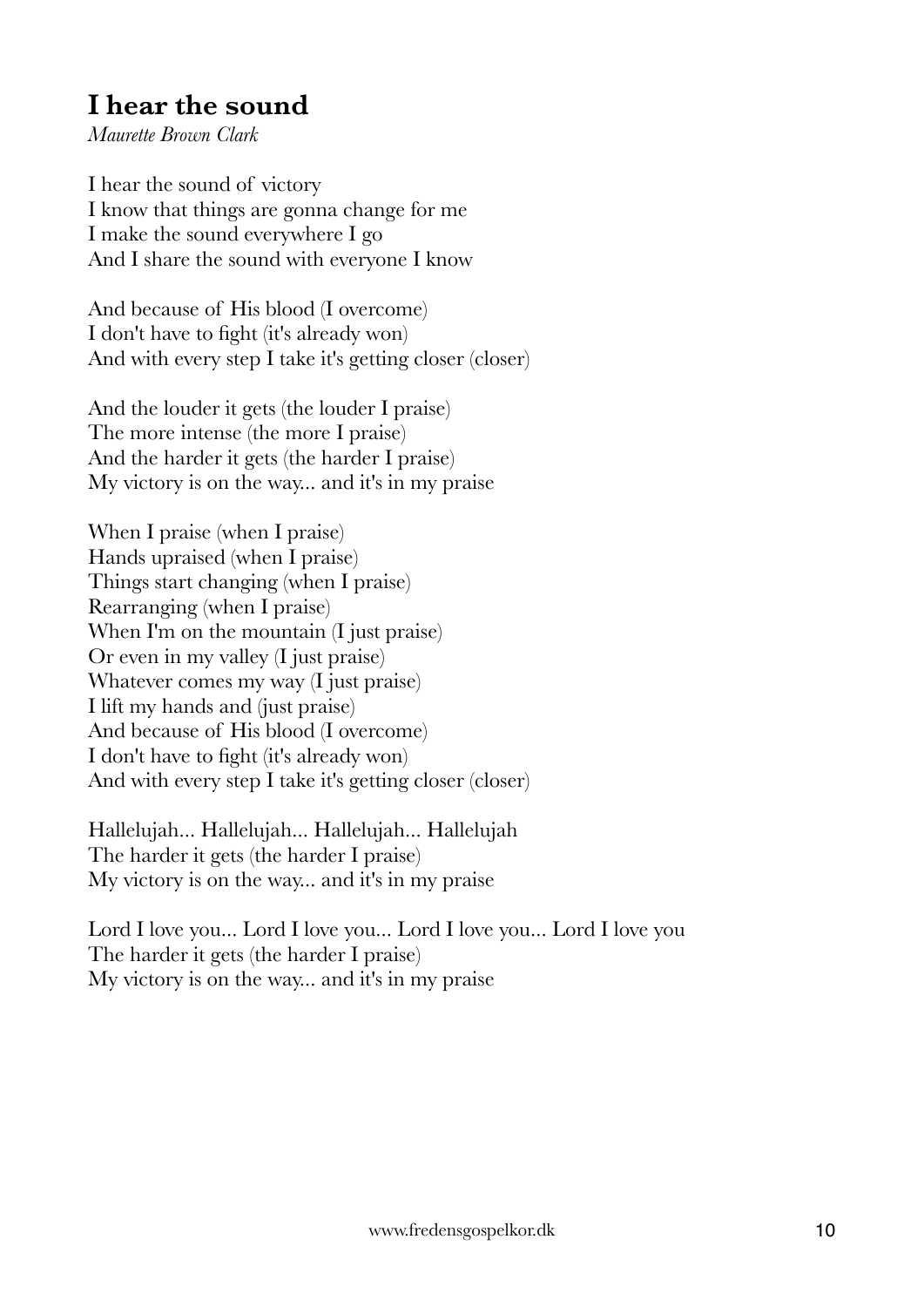#### <span id="page-10-0"></span>**I know who I am**

*Israel Houghton*

I know who I am I know who I am I know who I am I am Yours, I am Yours

And you are mine Jesus, you are mine You are mine Jesus, you are mine

I was running and you found me I was blinded and you gave me sight You put a song of praise in me

I was broken and you healed me I was dying and you gave me life Lord, you are my identity And I know, I know

I am forgiven I am your friend I am accepted, I know who I am (I know who I am) I am secured, I'm confident That I am loved, I know who I am (I know who I am) I am alive I've been set free I belong to you and you belong to me

Oh, oh Oh, oh Hey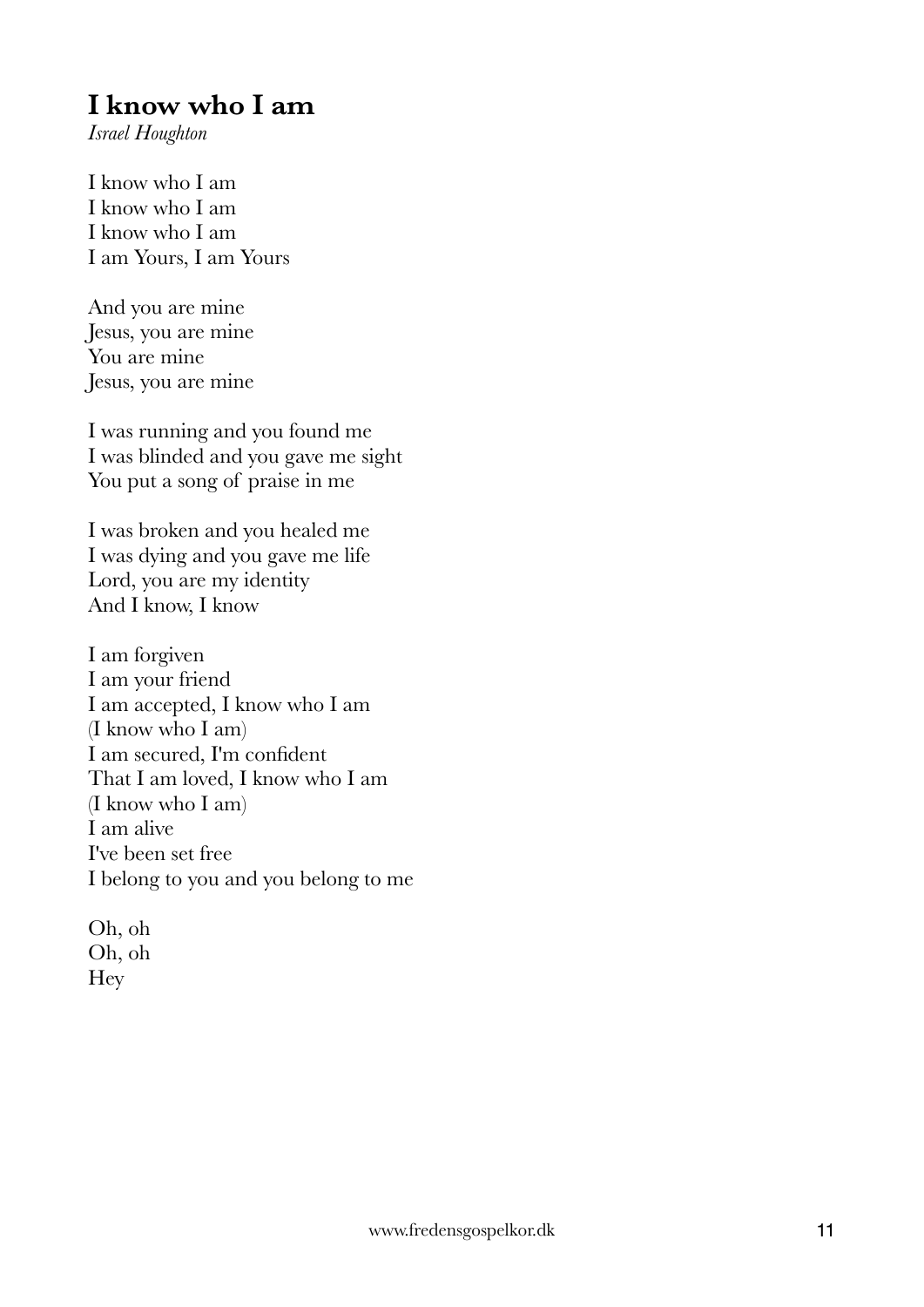#### <span id="page-11-0"></span>**Risen**

*Israel Houghton*

Risen, He's risen, forever glorified Risen, He's risen King Jesus, King Jesus is alive

Oh, oh, oh, hallelujah Oh, oh, oh, hallelujah Oh, oh, oh, hallelujah Oh, oh, oh, hallelujah

Grave where are you now, you've been overpowered Death where is your sting, conquered by the King Resurrected One shining like the sun Breaking through the fear Victory is here, victory is here now

Oh, oh, oh, hallelujah Oh, oh, oh, hallelujah Jesus be lifted higher, we serve a risen Savior

The same power; the same power That crushed the enemy The same power; the same power The same power lives in me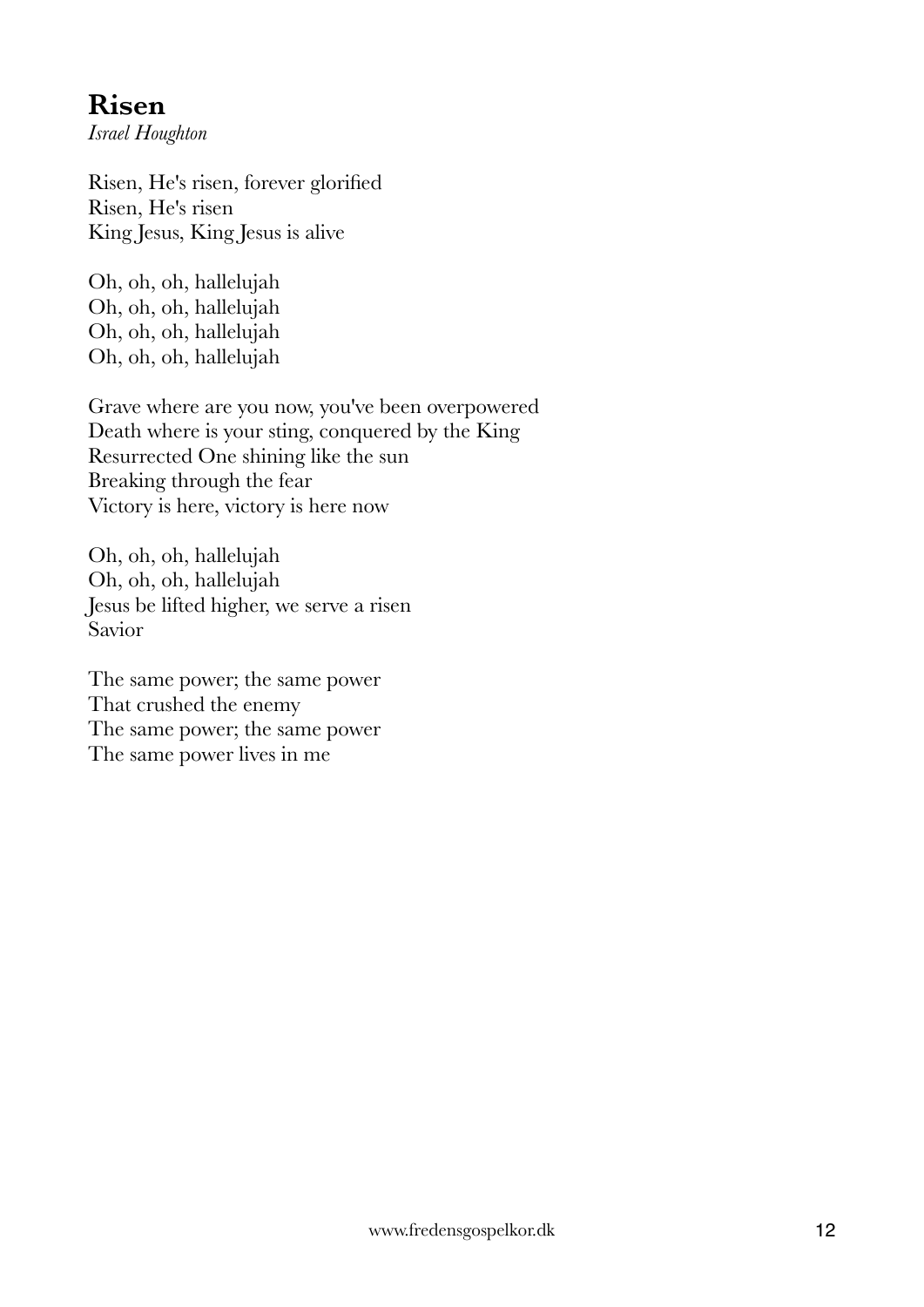#### <span id="page-12-0"></span>**Welcome home**

*Hans Christian Jochimsen* 

I remember the day that you left How I held you in my arms I remember the tears in my eyes As you kissed me goodbye Now I see you, lost and alone You don't know where to go I am calling: come back to me I am running to you

Welcome home I've missed you my child You've been gone too long Welcome home I love you my child You'll never be alone

I remember the day you were born How I held you in my arms I remember the tears in my eyes As I kissed you goodnight Now I see you, you're all grown up But in my heart still a child I am crying: come back to me I am running to you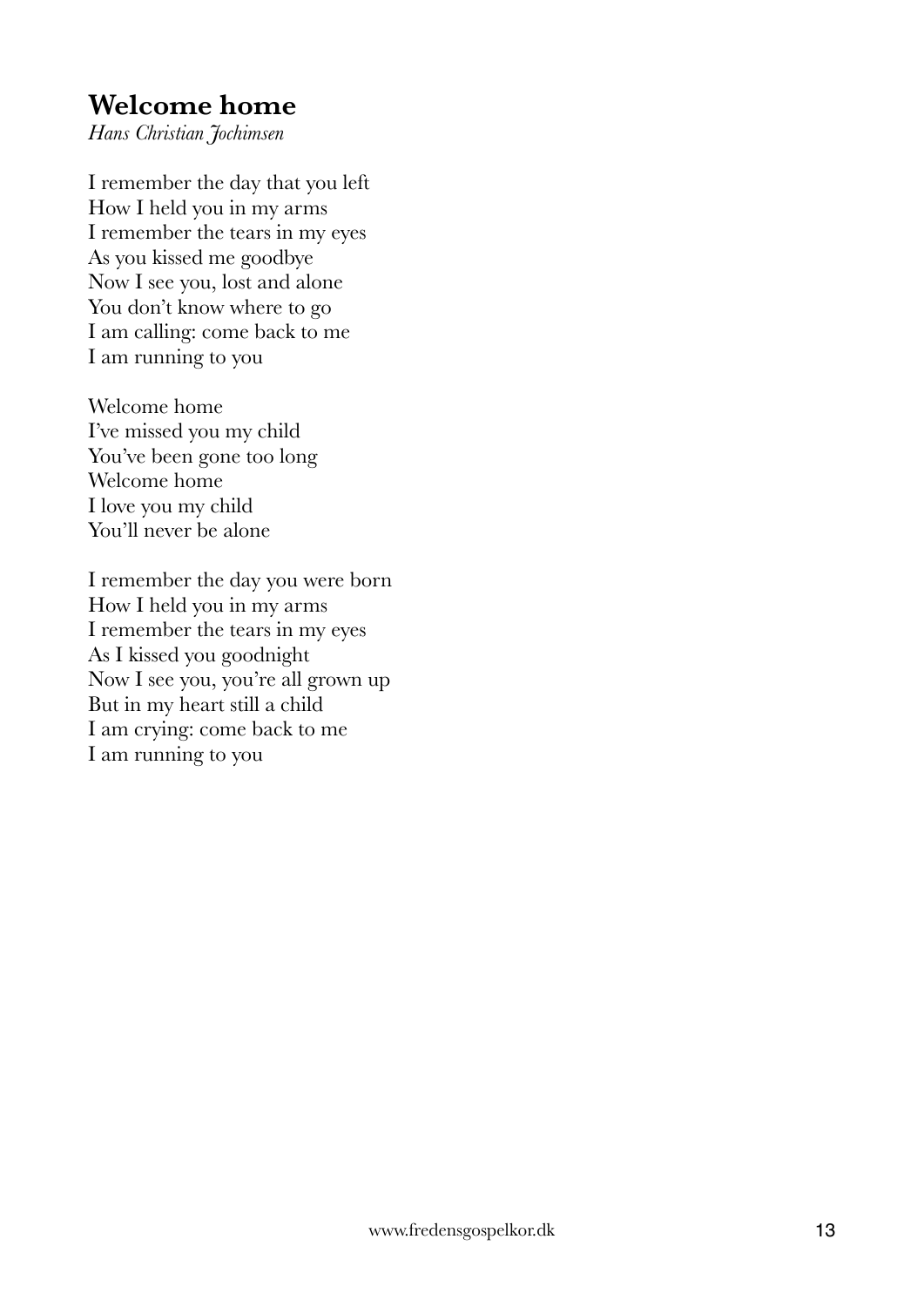# <span id="page-13-0"></span>**Thank you, thank you Jesus**

*Chicago Mass Choir*

Thank you thank you Jesus for all you've done for me Thank you thank you Jesus you've been so good to me Thank you thank you Jesus for all you've done for me Thank you thank you Jesus you've been so good to me

My soul looks back and wonders how I made it over I just want to say thank you

When I was lost you found me When I was sinking you rescued me When I was out you pulled me in You've been there with me through thick and thin

That's why I give you praise You keep on making a way I just want to say thank you

Thank you thank you Jesus . . .

My soul looks back and wonders, how I made it over, I just want to say thank you.